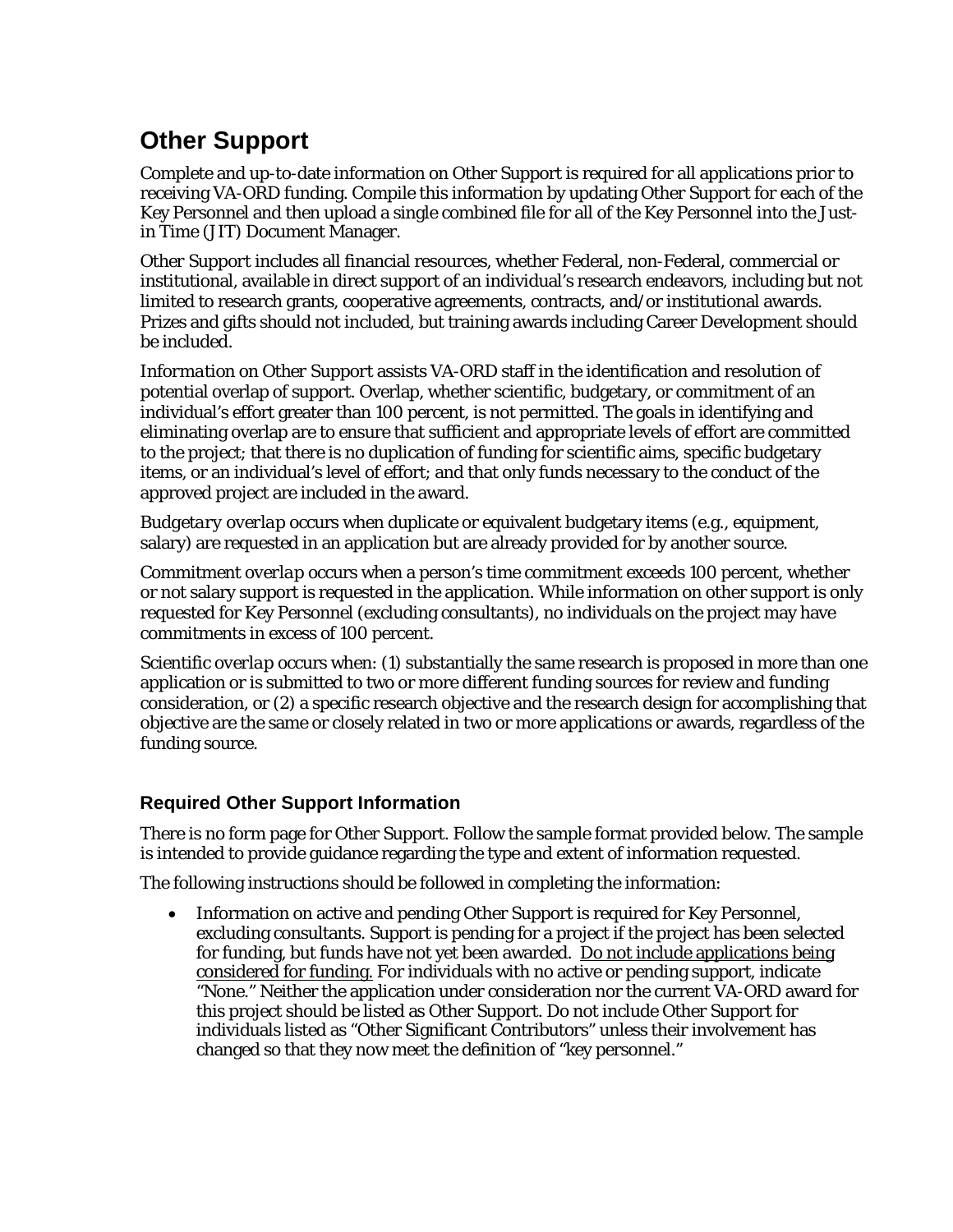• If the support is provided under a consortium/subcontract arrangement or is part of a multiproject award, indicate the project number, PD/PI, and source for the overall project, and provide all other information for the subproject only.

## **Instructions for Selected Items**

*Project Number:* If applicable, include a code or identifier for the project.

*Source:* Identify the agency, institute, foundation, or other organization that is providing the support.

*Major Goals:* Provide a brief statement of the overall objectives of the project, subproject, or subcontract.

*Dates of Approved/Proposed Project:* Indicate the inclusive dates of the project as approved/proposed. For example, in the case of NIH support, provide the dates of the approved/proposed competitive segment.

*Annual Direct Costs:* In the case of an active project, provide the current year's direct cost budget. For a pending project, provide the proposed direct cost budget for the initial budget period.

*Percent Effort/Person Months:* For an active project, provide the level of actual effort in person months (even if unsalaried) for the current budget period. Person months should be calendar months. For a pending project, indicate the level of effort in person months as proposed for the initial budget period.

*Overlap:* After listing all support, summarize for each individual any potential overlap with the active or pending projects and this application in terms of the science, budget, or an individual's committed effort.

| <b>OTHER SUPPORT</b><br><b>Format</b>           |                                   |            |  |
|-------------------------------------------------|-----------------------------------|------------|--|
|                                                 |                                   |            |  |
| <b>ACTIVE/PENDING</b>                           |                                   |            |  |
| Project Number (PD/PI)                          | Dates of Approved/Pending Project | Person     |  |
| Source                                          | <b>Annual Direct Costs</b>        | Months     |  |
| Title of Project (or Subproject)                |                                   | (Calendar) |  |
|                                                 |                                   |            |  |
| The major goals of this project are             |                                   |            |  |
| <b>OVERLAP</b> (summarized for each individual) |                                   |            |  |
|                                                 |                                   |            |  |

# **Sample Format for Other Support**

#### **Sample**

### **ANDERSON, R.R.**

ACTIVE

2 R01 HL 00000-13 (Anderson) 3/1/1997 – 2/28/2002 3.60 calendar

NIH/NHLBI \$186,529 Chloride and Sodium Transport in Airway Epithelial Cells

The major goals of this project are to define the biochemistry of chloride and sodium transport in airway epithelial cells and clone the gene(s) involved in transport.